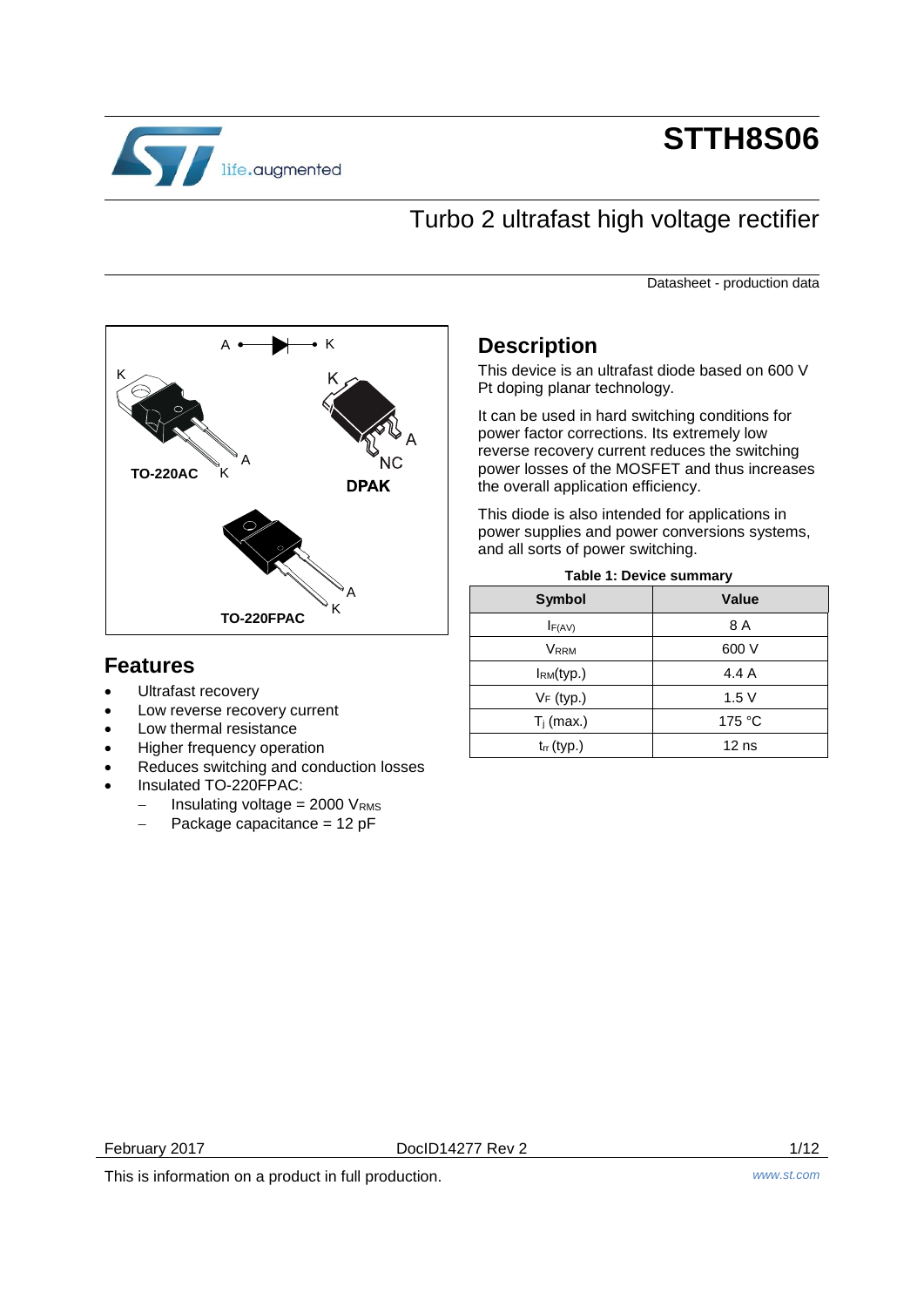# **1 Characteristics**

**Table 2: Absolute ratings (limiting values at 25 °C, unless otherwise specified)**

| Symbol                  | <b>Parameter</b>                                   |                 | <b>Value</b> | Unit |
|-------------------------|----------------------------------------------------|-----------------|--------------|------|
| <b>V</b> <sub>RRM</sub> | Repetitive peak reverse voltage                    | 600             | v            |      |
| $I_{F(AV)}$             | Average forward current $\delta$ = 0.5 square wave |                 | Α            |      |
| <b>IFSM</b>             | Surge non repetitive forward current               | 60              | A            |      |
| $T_{\rm stg}$           | Storage temperature range                          | $-65$ to $+175$ |              |      |
| Τì                      | Maximum operating junction temperature             |                 | 175          | °C   |

### **Table 3: Thermal parameters**

| <b>Symbol</b> | <b>Parameter</b> | Max. value               | Unit |                    |
|---------------|------------------|--------------------------|------|--------------------|
| $R_{th(j-c)}$ | Junction to case | TO-220AC.<br><b>DPAK</b> | 3.0  | $^{\circ}$ C/<br>W |
|               |                  | TO-220FPAC               | 5.5  |                    |

## **Table 4: Static electrical characteristics (per diode)**

| <b>Symbol</b>              | <b>Parameter</b>              | <b>Test conditions</b> |               | Min.                     | Typ. | Max. | Unit |
|----------------------------|-------------------------------|------------------------|---------------|--------------------------|------|------|------|
|                            |                               | $T_i = 25 °C$          | $V_R = 600 V$ | -                        |      | 20   |      |
|                            | Reverse leakage current<br>ΙR | $T_i = 125 °C$         |               | $\overline{\phantom{0}}$ | 25   | 200  | μA   |
|                            |                               | $T_i = 25 °C$          |               | $\overline{\phantom{0}}$ |      | 3.4  |      |
| VF<br>Forward voltage drop |                               | $T_i = 150 °C$         | $F = 8A$      | $\overline{\phantom{0}}$ | 1.5  | 1.9  |      |

To evaluate the maximum conduction losses, use the following equation:

 $P = 1.20 \times I_{F(AV)} + 0.087 \times I_{F}^{2}$ (RMS)

| <b>Symbol</b>       | <b>Parameter</b>            |                | <b>Test conditions</b>                                      | Min. | Typ. | Max. | <b>Unit</b> |
|---------------------|-----------------------------|----------------|-------------------------------------------------------------|------|------|------|-------------|
| $t_{rr}$            | Reverse recovery time       |                | $I_F = 1 A$ .<br>$dF/dt = -200$ A/ $\mu$ s,<br>$V_R = 30 V$ | ٠    | 12   | 18   | ns          |
| <b>I</b> RM         | Reverse recovery<br>current | $T_i = 25 °C$  | $I_F = 8 A$ .                                               |      | 1.6  | 2.2  | A           |
| S <sub>factor</sub> | Softness factor             |                | $dl_F/dt = -200$ A/ $\mu$ s,                                |      | 1    |      |             |
| $Q_{rr}$            | Reverse recovery<br>charges |                | $V_R = 200 V$                                               |      | 17   |      | nC          |
| <b>I</b> RM         | Reverse recovery<br>current |                | $I_F = 8 A$ ,                                               |      | 4.4  | 6.0  | A           |
| Sfactor             | Softness factor             | $T_i = 125 °C$ | $dl_F/dt = -200$ A/µs,                                      |      | 0.3  |      |             |
| $Q_{rr}$            | Reverse recovery<br>charges |                | $V_R = 200 V$                                               |      | 90   |      | nC          |

| Table 5: Dynamic electrical characteristics |  |  |
|---------------------------------------------|--|--|
|---------------------------------------------|--|--|

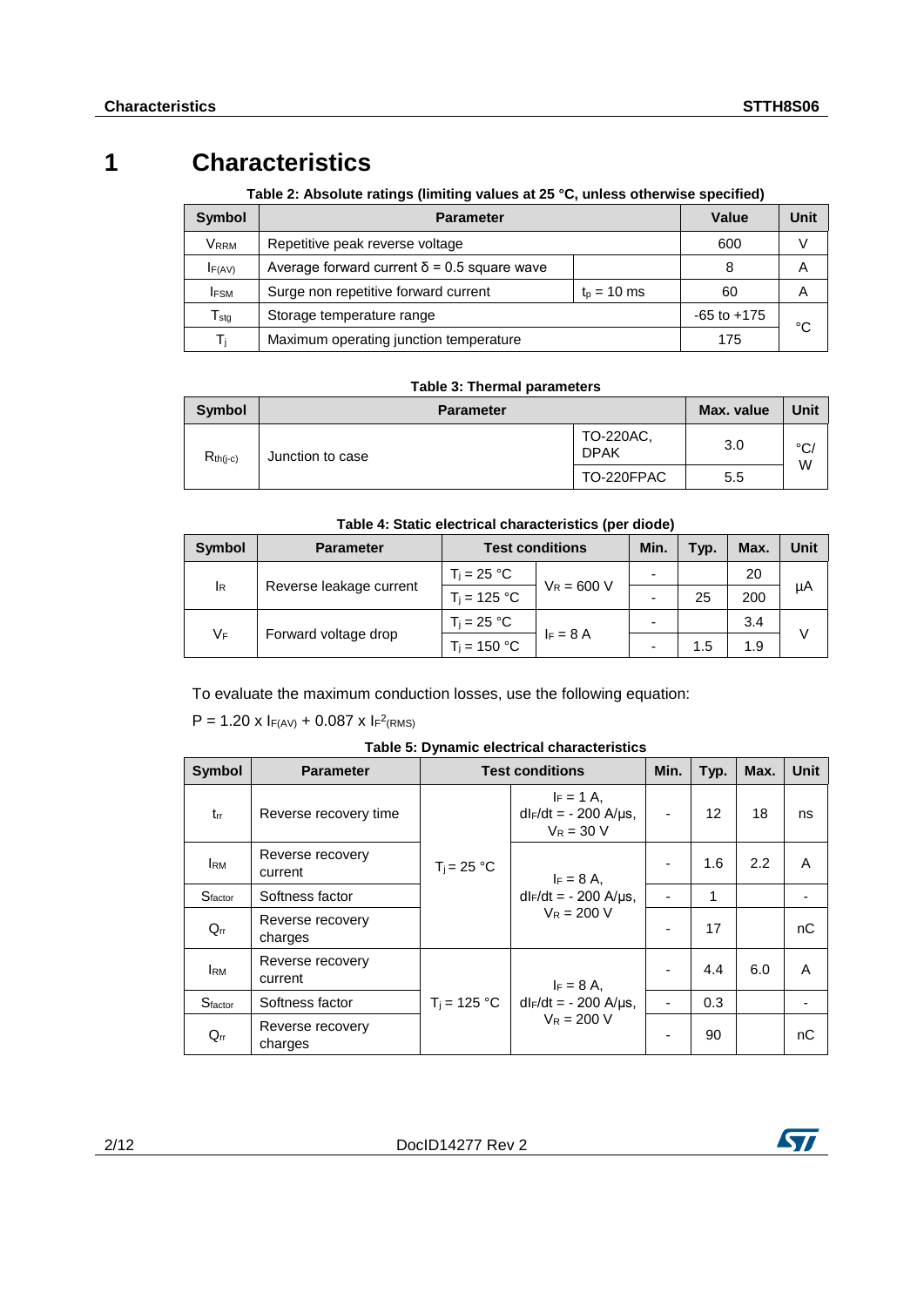57

0 200 400 600 800 1000

dlF /dt(A/µs)



 $\Omega$ 10 20

DocID14277 Rev 2 3/12

0 200 400 600 800 1000

dlF /dt(A/µs)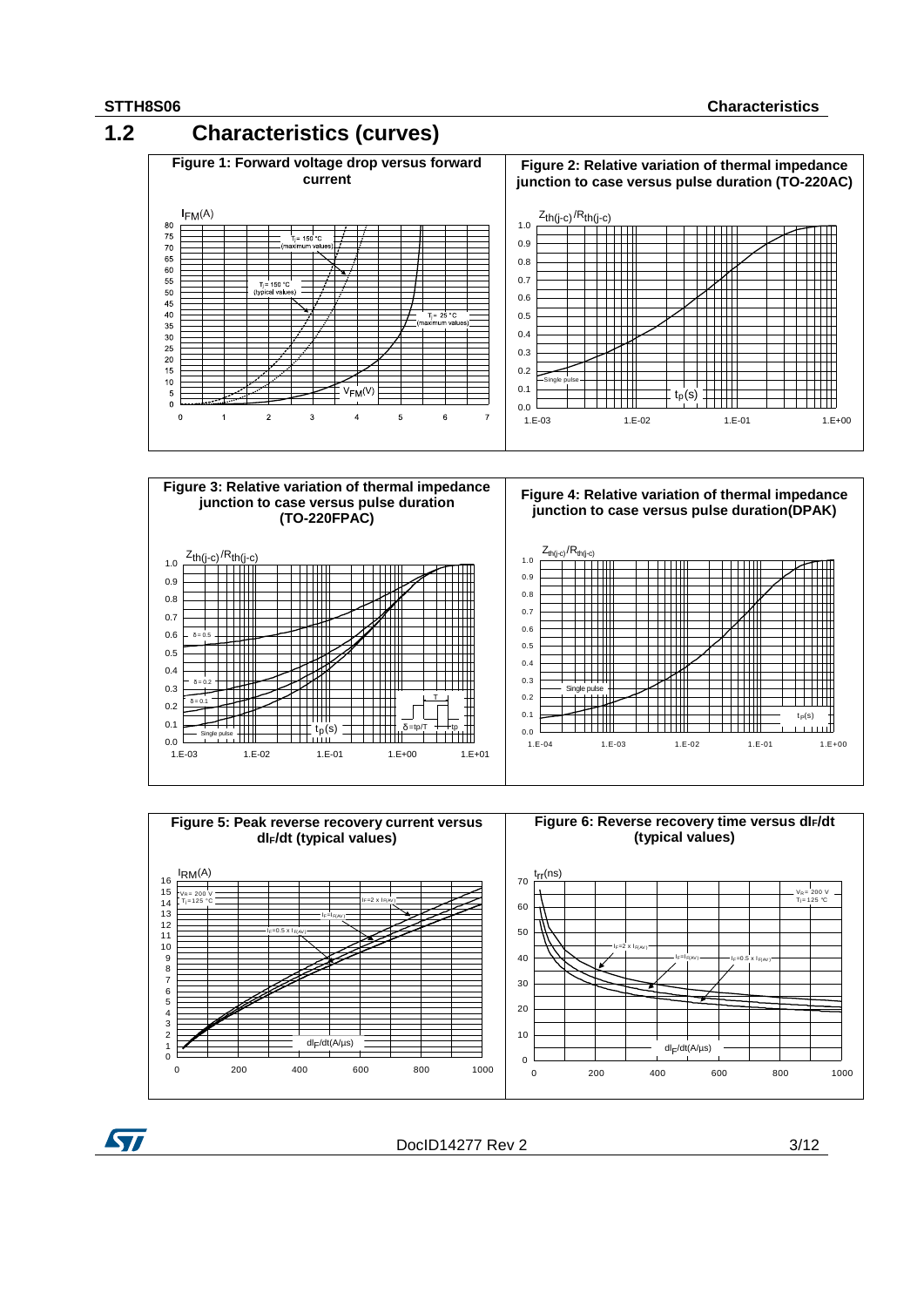### **Characteristics STTH8S06**





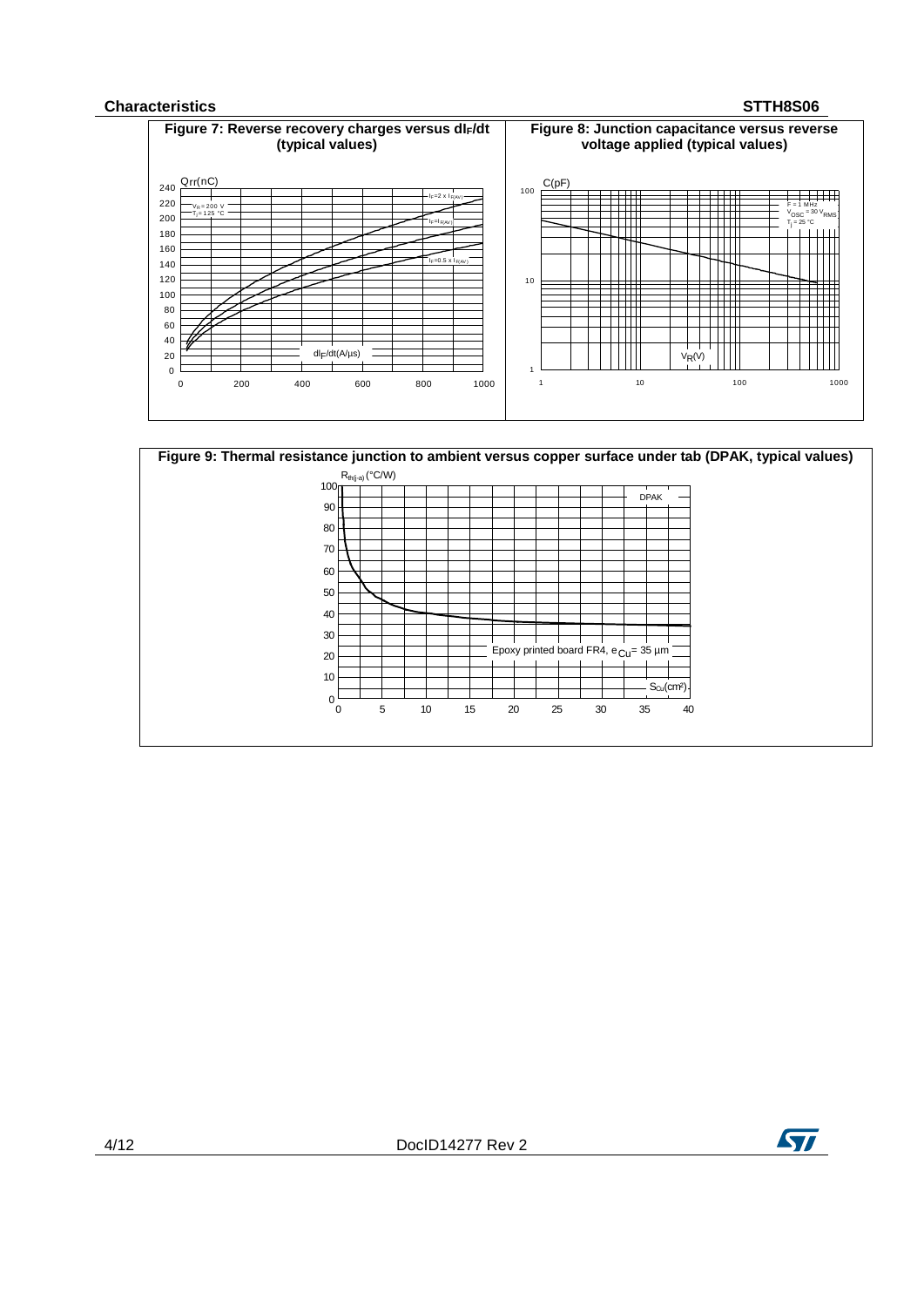## **2 Package information**

In order to meet environmental requirements, ST offers these devices in different grades of ECOPACK® packages, depending on their level of environmental compliance. ECOPACK® specifications, grade definitions and product status are available at: *www.st.com*. ECOPACK® is an ST trademark.

- Cooling method: by conduction (C)
- Epoxy meets UL 94,V0
- Recommended torque value: 0.55 N·m
- Maximum torque value: 0.7 N·m

## **2.1 TO-220AC package information**



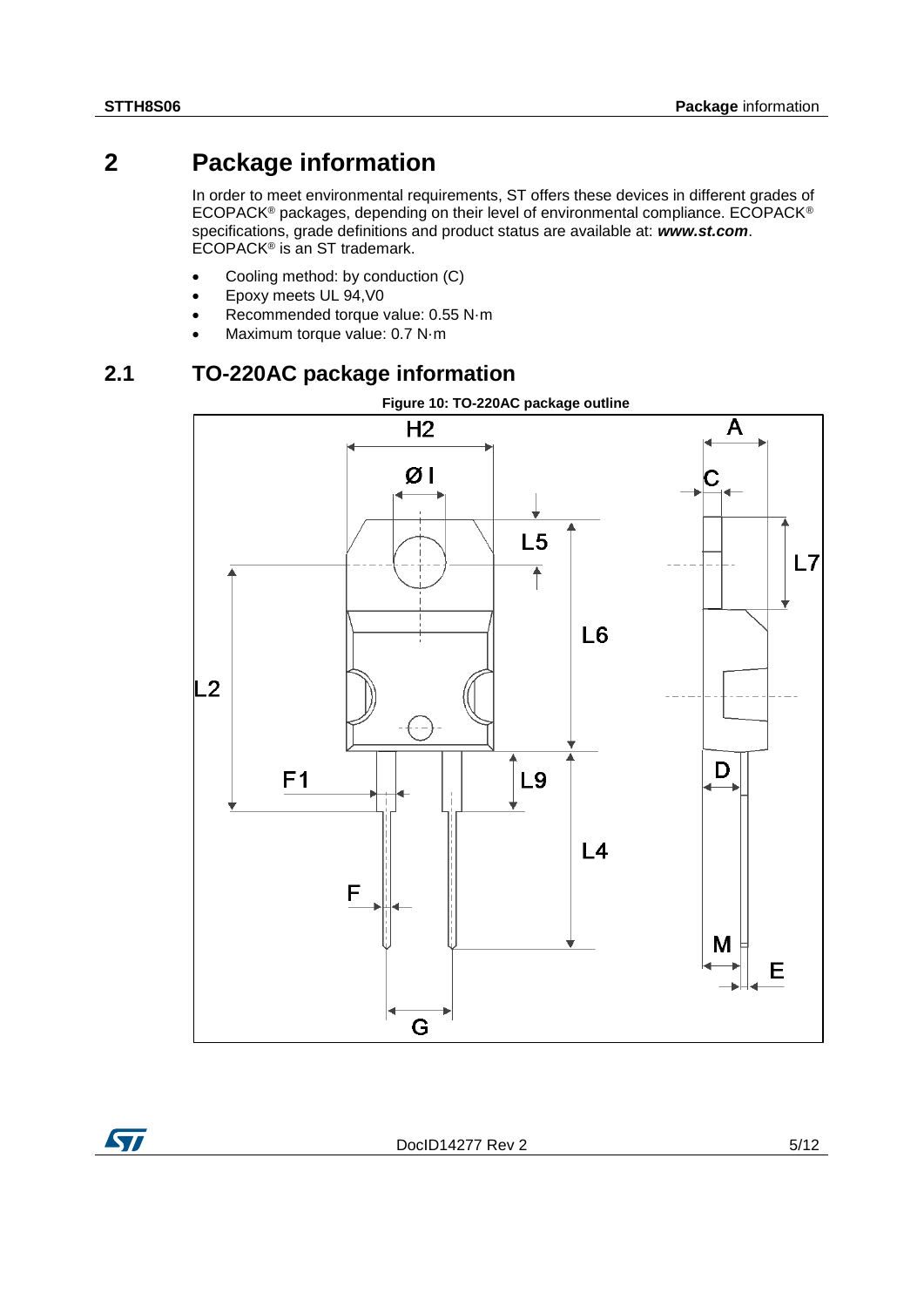### **Package** information **STTH8S06**

|                |       | Table 6: TO-220AC package mechanical data |                   |       |
|----------------|-------|-------------------------------------------|-------------------|-------|
|                |       |                                           | <b>Dimensions</b> |       |
| Ref.           |       | <b>Millimeters</b>                        | <b>Inches</b>     |       |
|                | Min.  | Max.                                      | Min.              | Max.  |
| Α              | 4.40  | 4.60                                      | 0.173             | 0.181 |
| C              | 1.23  | 1.32                                      | 0.048             | 0.051 |
| D              | 2.40  | 2.72                                      | 0.094             | 0.107 |
| E              | 0.49  | 0.70                                      | 0.019             | 0.027 |
| F              | 0.61  | 0.88                                      | 0.024             | 0.034 |
| F <sub>1</sub> | 1.14  | 1.70                                      | 0.044             | 0.066 |
| G              | 4.95  | 5.15                                      | 0.194             | 0.202 |
| H2             | 10.00 | 10.40                                     | 0.393             | 0.409 |
| L2             |       | 16.40 typ.                                | 0.645 typ.        |       |
| L4             | 13.00 | 14.00                                     | 0.511             | 0.551 |
| L <sub>5</sub> | 2.65  | 2.95                                      | 0.104             | 0.116 |
| L6             | 15.25 | 15.75                                     | 0.600             | 0.620 |
| L7             | 6.20  | 6.60                                      | 0.244             | 0.259 |
| L9             | 3.50  | 3.93                                      | 0.137             | 0.154 |
| M              |       | 2.6 typ.                                  | 0.102 typ.        |       |
| Diam           | 3.75  | 3.85                                      | 0.147             | 0.151 |

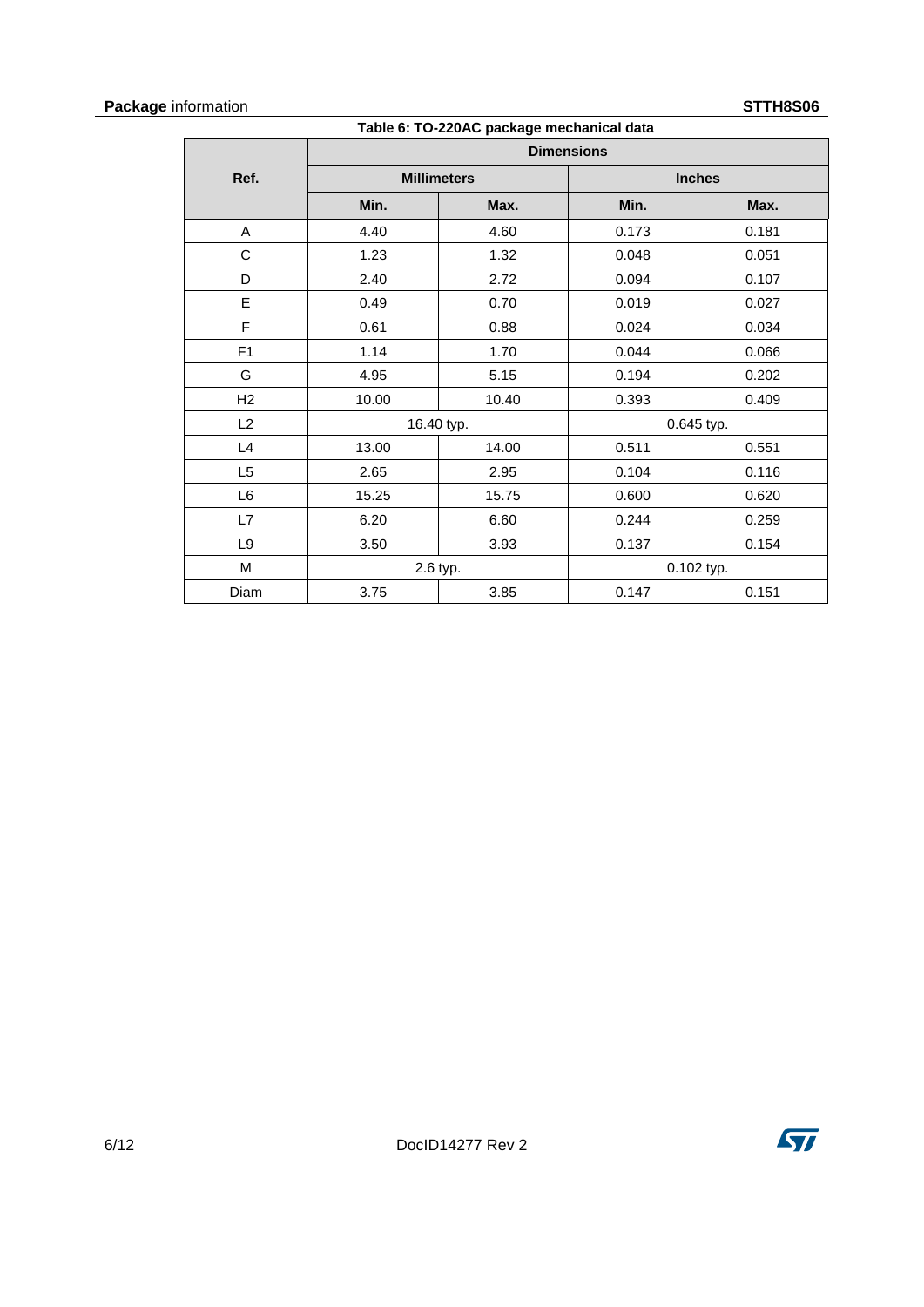**2.2 TO-220FPAC package information**





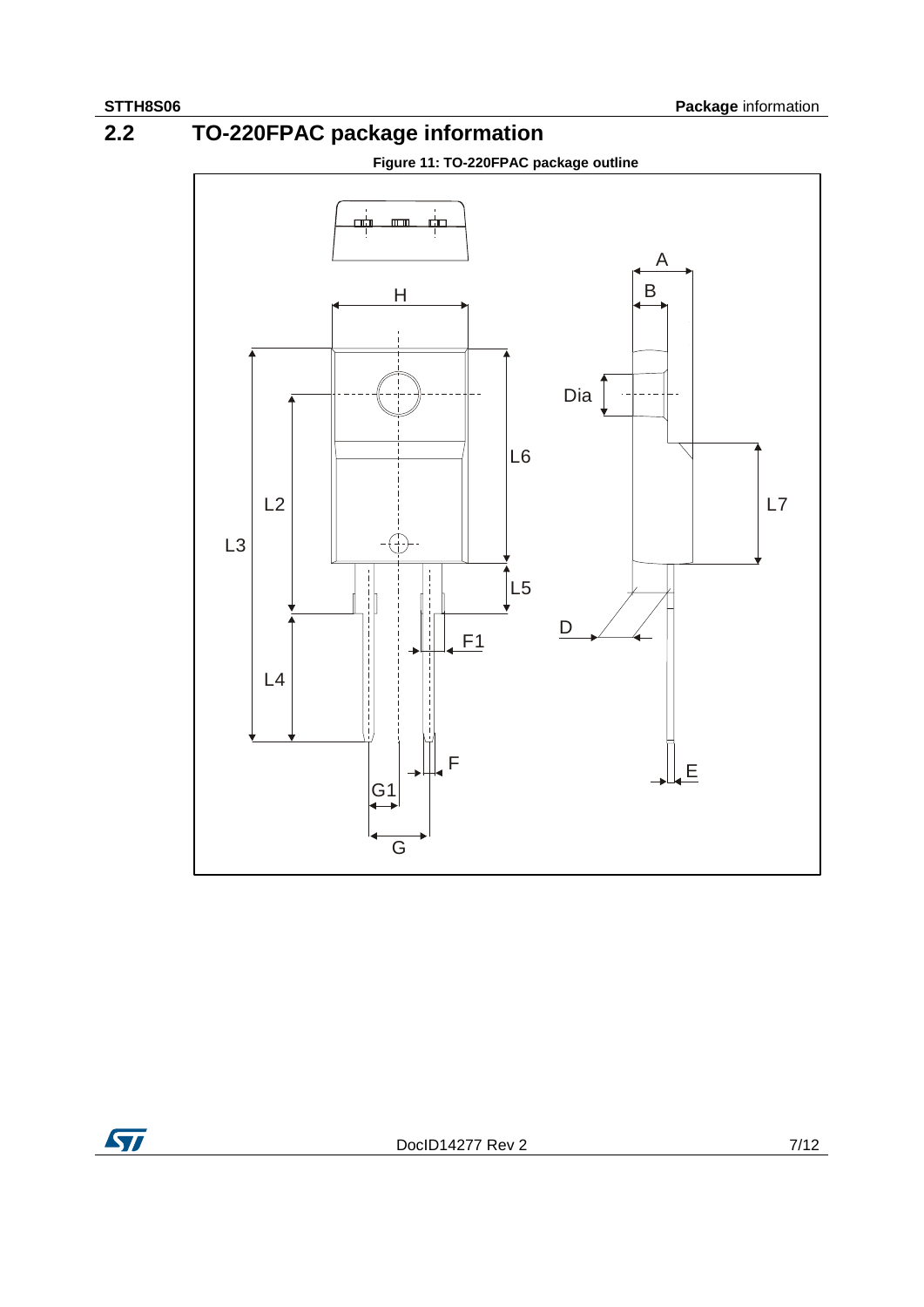### **Package** information **STTH8S06**

| Table 7: TO-220FPAC package mechanical data |       |                    |                   |               |  |
|---------------------------------------------|-------|--------------------|-------------------|---------------|--|
|                                             |       |                    | <b>Dimensions</b> |               |  |
| Ref.                                        |       | <b>Millimeters</b> |                   | <b>Inches</b> |  |
|                                             | Min.  | Max.               | Min.              | Max.          |  |
| A                                           | 4.40  | 4.60               | 0.173             | 0.181         |  |
| B                                           | 2.50  | 2.70               | 0.098             | 0.106         |  |
| D                                           | 2.50  | 2.75               | 0.098             | 0.108         |  |
| E                                           | 0.45  | 0.70               | 0.018             | 0.027         |  |
| F                                           | 0.75  | 1.00               | 0.030             | 0.039         |  |
| F1                                          | 1.15  | 1.70               | 0.045             | 0.067         |  |
| G                                           | 4.95  | 5.20               | 0.195             | 0.205         |  |
| G <sub>1</sub>                              | 2.40  | 2.70               | 0.094             | 0.106         |  |
| H                                           | 10.00 | 10.40              | 0.393             | 0.409         |  |
| L2                                          |       | 16.00 typ.         |                   | 0.630 typ.    |  |
| L <sub>3</sub>                              | 28.60 | 30.60              | 0.126             | 1.205         |  |
| L4                                          | 9.80  | 10.60              | 0.386             | 0.417         |  |
| L <sub>5</sub>                              | 2.90  | 3.60               | 0.114             | 0.142         |  |
| L <sub>6</sub>                              | 15.90 | 16.40              | 0.626             | 0.646         |  |
| L7                                          | 9.00  | 9.30               | 0.354             | 0.366         |  |
| Dia.                                        | 3.00  | 3.20               | 0.118             | 0.126         |  |

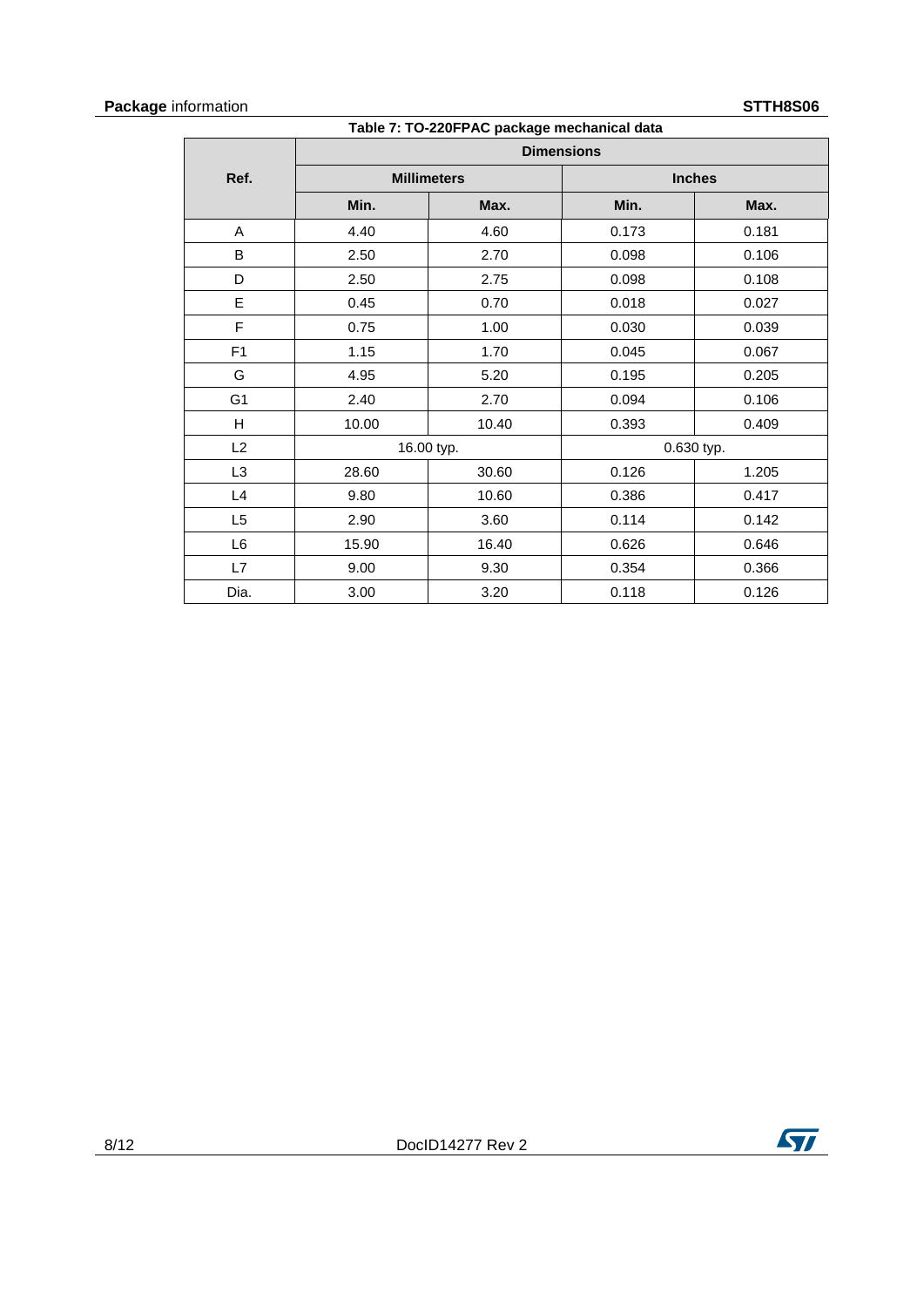**2.3 DPAK package information**



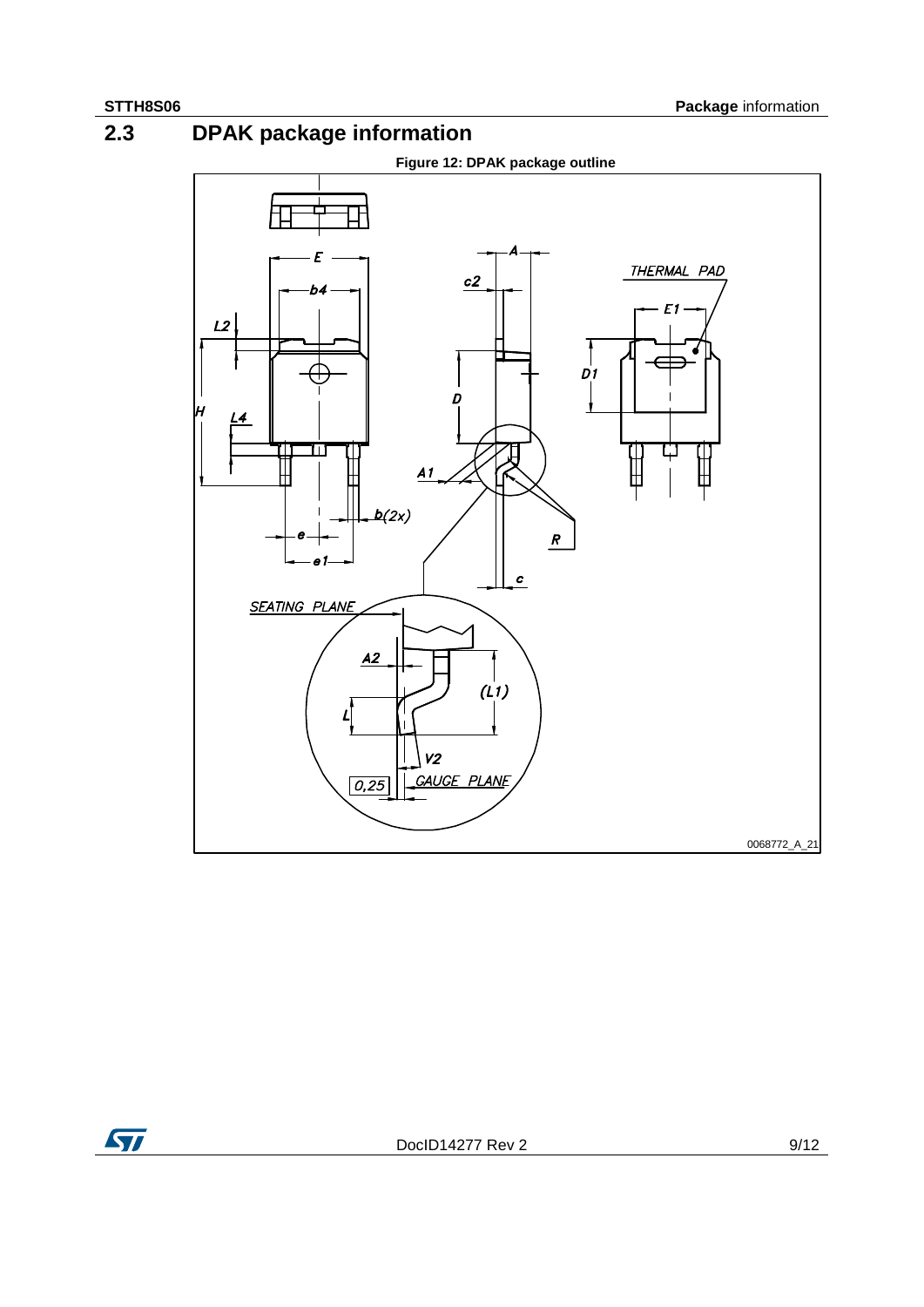## **Package** information **STTH8S06**

| Table 8: DPAK mechanical data |             |                    |             |                   |               |             |
|-------------------------------|-------------|--------------------|-------------|-------------------|---------------|-------------|
|                               |             |                    |             | <b>Dimensions</b> |               |             |
| Dim.                          |             | <b>Millimeters</b> |             |                   | <b>Inches</b> |             |
|                               | Min.        | Typ.               | Max.        | Min.              | Typ.          | Max.        |
| A                             | 2.20        |                    | 2.40        | 0.087             |               | 0.094       |
| A <sub>1</sub>                | 0.90        |                    | 1.10        | 0.035             |               | 0.043       |
| A2                            | 0.03        |                    | 0.23        | 0.001             |               | 0.009       |
| $\mathsf{b}$                  | 0.64        |                    | 0.90        | 0.025             |               | 0.035       |
| b4                            | 5.20        |                    | 5.40        | 0.205             |               | 0.213       |
| C                             | 0.45        |                    | 0.60        | 0.018             |               | 0.024       |
| c2                            | 0.48        |                    | 0.60        | 0.019             |               | 0.024       |
| D                             | 6.00        |                    | 6.20        | 0.236             |               | 0.244       |
| D <sub>1</sub>                | 4.95        | 5.10               | 5.25        | 0.201             | 0.195         | 0.207       |
| E                             | 6.40        |                    | 6.60        | 0.252             |               | 0.260       |
| E <sub>1</sub>                | 4.60        | 4.70               | 4.80        | 0.181             | 0.185         | 0.189       |
| ${\bf e}$                     | 2.16        | 2.28               | 2.40        | 0.085             | 0.090         | 0.094       |
| e <sub>1</sub>                | 4.40        |                    | 4.60        | 0.173             |               | 0.181       |
| н                             | 9.35        |                    | 10.10       | 0.368             |               | 0.398       |
| L                             | 1.00        |                    | 1.50        | 0.039             |               | 0.059       |
| (L1)                          | 2.60        | 2.80               | 3.00        | 0.102             | 0.110         | 0.118       |
| L2                            | 0.65        | 0.80               | 0.95        | 0.026             | 0.031         | 0.037       |
| L4                            | 0.60        |                    | 1.00        | 0.024             |               | 0.039       |
| R                             |             | 0.20               |             |                   | 0.008         |             |
| V <sub>2</sub>                | $0^{\circ}$ |                    | $8^{\circ}$ | $0^{\circ}$       |               | $8^{\circ}$ |



10/12 DocID14277 Rev 2

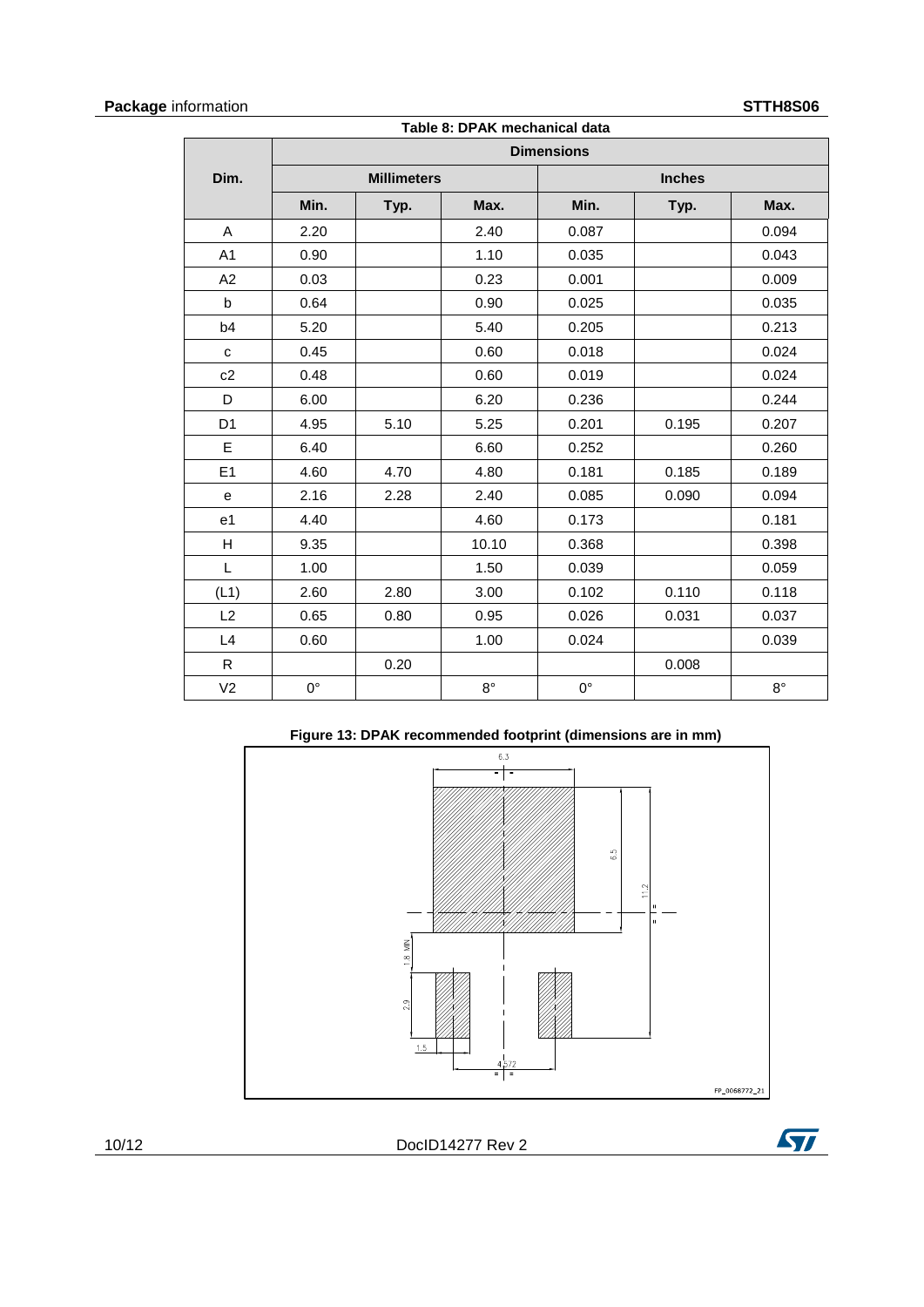# **3 Ordering information**

| Order code   | <b>Marking</b> | Package         | Weight            | Base gty. | Delivery mode |
|--------------|----------------|-----------------|-------------------|-----------|---------------|
| STTH8S06D    | STTH8S06D      | <b>TO-220AC</b> | 1.9 a             | 50        | Tube          |
| STTH8S06FP   | STTH8S06FP     | TO-220FPAC      | 1.64 g            | 50        | Tube          |
| STTH8S06B-TR | STTH8 S06B     | <b>DPAK</b>     | 0.35 <sub>q</sub> | 2500      | Tape and reel |

## **Table 9: Ordering information**

# **4 Revision history**

## **Table 10: Document revision history**

| Date        | <b>Revision</b> | <b>Changes</b>                                     |
|-------------|-----------------|----------------------------------------------------|
| 18-Dec-2007 |                 | first issue                                        |
| 10-Feb-2017 | ◠               | Added DPAK package.<br>Updated Section "Features". |